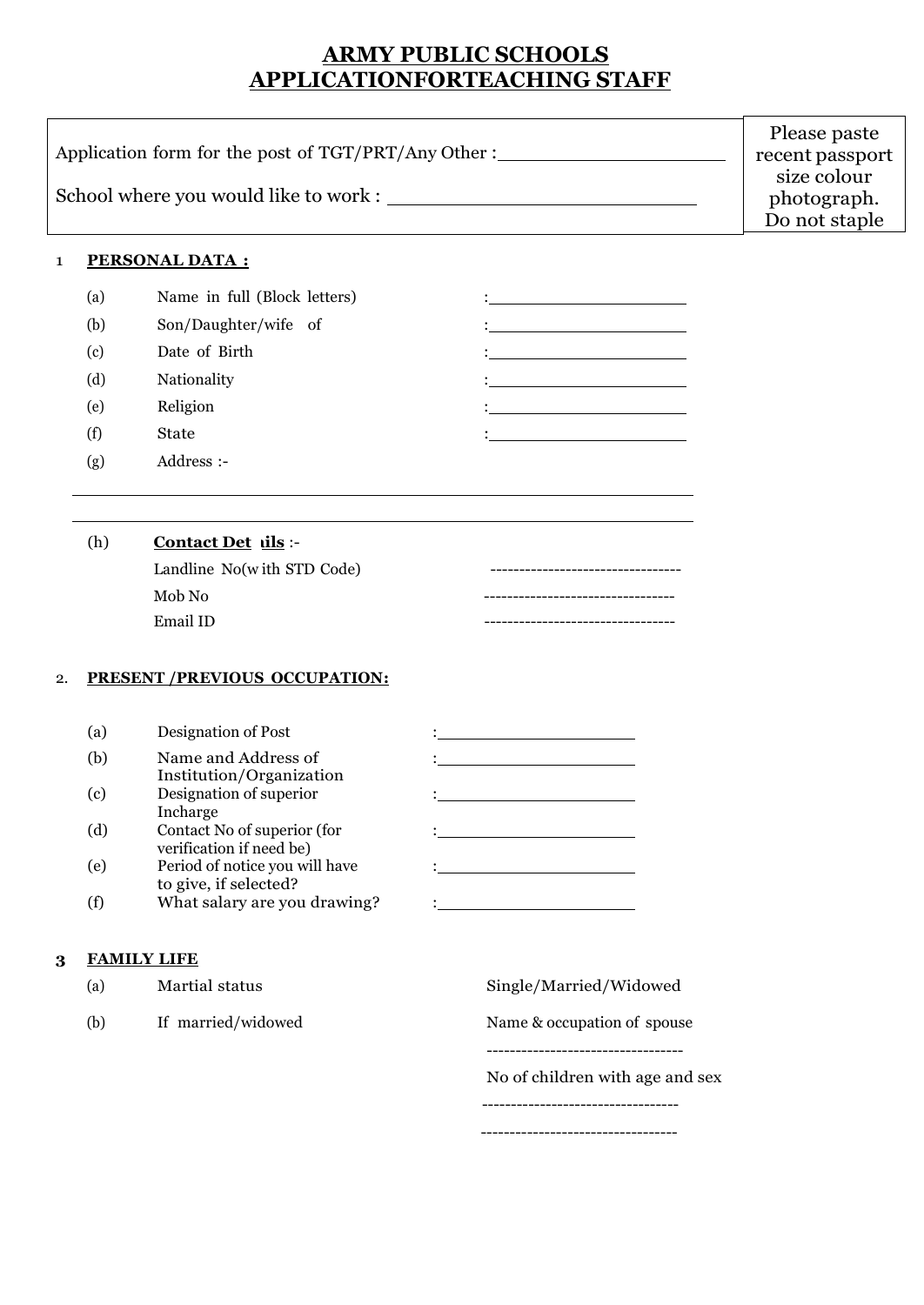#### **4 EDUCATIONAL RECORDS : School, College Or University :-**

Give details of all exams starting from matriculation or equivalent :-

| <b>Examination</b><br><b>Passed</b> | <b>Marks</b><br><b>Obtained</b> | Percentage/<br><b>Division</b> | Year of<br>Passing<br><b>Exam</b> | <b>Subjects</b><br>taken | Name of<br>University/<br><b>Board/Institute</b> | <b>Remarks</b> |
|-------------------------------------|---------------------------------|--------------------------------|-----------------------------------|--------------------------|--------------------------------------------------|----------------|
|                                     |                                 |                                |                                   |                          |                                                  |                |
|                                     |                                 |                                |                                   |                          |                                                  |                |
|                                     |                                 |                                |                                   |                          |                                                  |                |
|                                     |                                 |                                |                                   |                          |                                                  |                |
|                                     |                                 |                                |                                   |                          |                                                  |                |
|                                     |                                 |                                |                                   |                          |                                                  |                |

Special mention Graduation/Post Graduation through correspondence or regular.

5. Have you cleared CSB: CTET/TET:

6. Name of classes you would prefer to teach with subjects:-

(a) Classes (b) Subjects:

7. Training in NCC, scouting, Music/Art, Dramatics or other such activities, Give rank, status/proficiency achieved :

8. Merit Scholarship won? If sowhat?

9. Languages you can read write and speak fluently.

(a)  $(b)$  (c)

10. Any books/articles written? If so, give their titles/ Magazines in which published?

#### **11. EXPERIENCE:**

Fill the particulars in chronological order starting with your appointment (if there is not enough space attach a separate sheet).

| Experience as PGT year        |    | School/College | Subject taught | Classes taught |
|-------------------------------|----|----------------|----------------|----------------|
| (Exact dates to be indicated) |    |                |                |                |
| From                          | To |                |                |                |
|                               |    |                |                |                |
|                               |    |                |                |                |
| Experience as TGT year        |    |                |                |                |
| (Exact dates to be indicated) |    |                |                |                |
| From                          | To |                |                |                |
|                               |    |                |                |                |
|                               |    |                |                |                |
| Experience as PRT year        |    |                |                |                |
| (Exact dates to be indicated) |    |                |                |                |
| From                          | To |                |                |                |
|                               |    |                |                |                |
|                               |    |                |                |                |

Include any other post held which are relevant to the field of Education